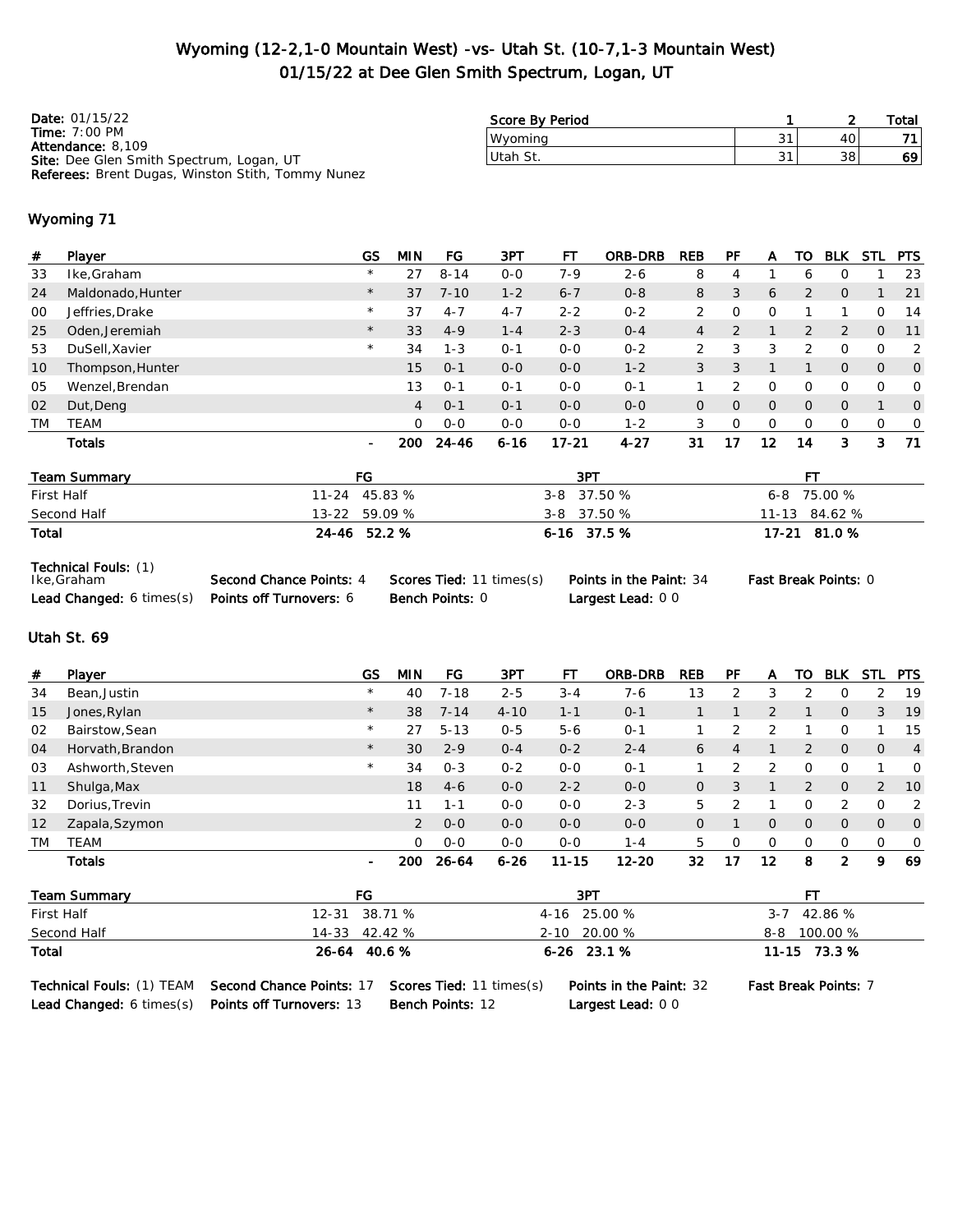## 1st Half Play By Play

| VISITORS: Wyoming                                          | Time                                |          |                | Score Margin HOME TEAM: Utah St.              |
|------------------------------------------------------------|-------------------------------------|----------|----------------|-----------------------------------------------|
|                                                            | 19:38                               |          |                | MISS LAYUP by JONES, RYLAN (in the paint)     |
| REBOUND DEF by MALDONADO, HUNTER                           | --                                  |          |                |                                               |
| TURNOVER by IKE, GRAHAM                                    | 19:29                               |          |                |                                               |
|                                                            | 19:29                               |          |                | STEAL by JONES, RYLAN                         |
|                                                            | 19:22                               |          |                | MISS 3PTR by BEAN, JUSTIN                     |
| REBOUND DEF by IKE, GRAHAM                                 | $ -$                                |          |                |                                               |
| MISS JUMPER by IKE, GRAHAM                                 | 19:12                               |          |                |                                               |
|                                                            | $\overline{\phantom{a}}$ .          |          |                | REBOUND DEF by HORVATH, BRANDON               |
|                                                            | 19:05                               |          |                | MISS 3PTR by BAIRSTOW, SEAN                   |
| REBOUND DEF by IKE, GRAHAM<br>GOOD 3PTR by JEFFRIES, DRAKE | $\overline{\phantom{a}}$ .<br>18:40 | $3-0$    | $V_3$          |                                               |
| ASSIST by DUSELL, XAVIER                                   | $\overline{\phantom{a}}$ .          |          |                |                                               |
|                                                            | 18:24                               |          |                | MISS 3PTR by HORVATH, BRANDON                 |
|                                                            | $\overline{\phantom{a}}$ .          |          |                | REBOUND OFF by BEAN, JUSTIN                   |
|                                                            | 18:10                               | $3 - 2$  |                | V 1 GOOD JUMPER by BAIRSTOW, SEAN             |
| MISS LAYUP by IKE, GRAHAM (in the paint)                   | 17:48                               |          |                |                                               |
|                                                            | $\sim$ $-$                          |          |                | REBOUND DEF by BEAN, JUSTIN                   |
| FOUL by ODEN, JEREMIAH                                     | 17:40                               |          |                |                                               |
|                                                            | 17:40                               |          |                | MISS FT by HORVATH, BRANDON                   |
|                                                            | $\overline{\phantom{a}}$ .          |          |                | REBOUND DEADB by TEAM                         |
|                                                            | 17:40                               |          |                | MISS FT by HORVATH, BRANDON                   |
| REBOUND DEF by TEAM                                        | $\overline{\phantom{a}}$ .          |          |                |                                               |
| TURNOVER by JEFFRIES, DRAKE                                | 17:21                               |          |                |                                               |
|                                                            | 17:21                               |          |                | STEAL by BEAN, JUSTIN                         |
|                                                            | 17:11                               |          |                | MISS LAYUP by HORVATH, BRANDON (in the paint) |
| REBOUND DEF by MALDONADO, HUNTER                           | $\overline{\phantom{a}}$ .          |          |                |                                               |
| GOOD 3PTR by ODEN, JEREMIAH                                | 16:59                               | $6 - 2$  | V 4            |                                               |
| ASSIST by MALDONADO, HUNTER                                | $\overline{\phantom{a}}$ .          |          |                |                                               |
|                                                            | 16:45                               |          |                | MISS 3PTR by BAIRSTOW, SEAN                   |
| REBOUND DEF by ODEN, JEREMIAH                              | $- -$                               |          |                |                                               |
| MISS 3PTR by ODEN, JEREMIAH                                | 16:21                               |          |                |                                               |
|                                                            | $\overline{\phantom{a}}$ .          |          |                | REBOUND DEF by JONES, RYLAN                   |
|                                                            | 16:00                               | 6-4      | V <sub>2</sub> | GOOD JUMPER by BEAN, JUSTIN                   |
|                                                            |                                     |          |                | ASSIST by BAIRSTOW, SEAN                      |
| GOOD LAYUP by IKE, GRAHAM (in the paint)                   | 15:41                               | $8 - 4$  | V 4            |                                               |
| ASSIST by MALDONADO, HUNTER                                | --                                  |          |                |                                               |
|                                                            | 15:21                               |          |                | MISS 3PTR by JONES, RYLAN                     |
| REBOUND DEF by ODEN, JEREMIAH                              |                                     |          |                |                                               |
| MISS LAYUP by IKE, GRAHAM (in the paint)                   | 15:02                               |          |                |                                               |
|                                                            | $-$                                 |          |                | REBOUND DEF by HORVATH, BRANDON               |
|                                                            | 14:44                               |          |                | MISS 3PTR by HORVATH, BRANDON                 |
| REBOUND DEF by IKE, GRAHAM                                 |                                     |          |                |                                               |
| GOOD 3PTR by MALDONADO, HUNTER                             | 14:23                               | 11-4     | V 7            |                                               |
| ASSIST by DUSELL, XAVIER                                   | $-$                                 |          |                |                                               |
|                                                            | 14:03                               |          |                | MISS 3PTR by BAIRSTOW, SEAN                   |
| REBOUND DEF by MALDONADO, HUNTER                           | $\overline{\phantom{a}}$ .          |          |                |                                               |
| GOOD JUMPER by DUSELL, XAVIER (in the paint)               | 13:35                               | $13 - 4$ | V 9            |                                               |
|                                                            | 13:14                               | $13 - 6$ | V <sub>7</sub> | GOOD LAYUP by BAIRSTOW, SEAN (in the paint)   |
|                                                            | $\sim$ $-$                          |          |                | ASSIST by JONES, RYLAN                        |
| GOOD LAYUP by IKE, GRAHAM (in the paint)                   | 12:55                               | $15 - 6$ | V <sub>9</sub> |                                               |
|                                                            | 12:54                               |          |                | TIMEOUT 30SEC by TEAM                         |
| TIMEOUT MEDIA by TEAM                                      | 12:54                               |          |                |                                               |
|                                                            | 12:54                               |          |                | SUB OUT by BAIRSTOW, SEAN                     |
|                                                            | 12:54                               |          |                | SUB OUT by HORVATH, BRANDON                   |
|                                                            | 12:54                               |          |                | SUB IN by SHULGA, MAX                         |
|                                                            | 12:54                               |          |                | SUB IN by DORIUS, TREVIN                      |
| SUB OUT by IKE, GRAHAM                                     | 12:54                               |          |                |                                               |
| SUB IN by THOMPSON, HUNTER                                 | 12:54                               |          |                |                                               |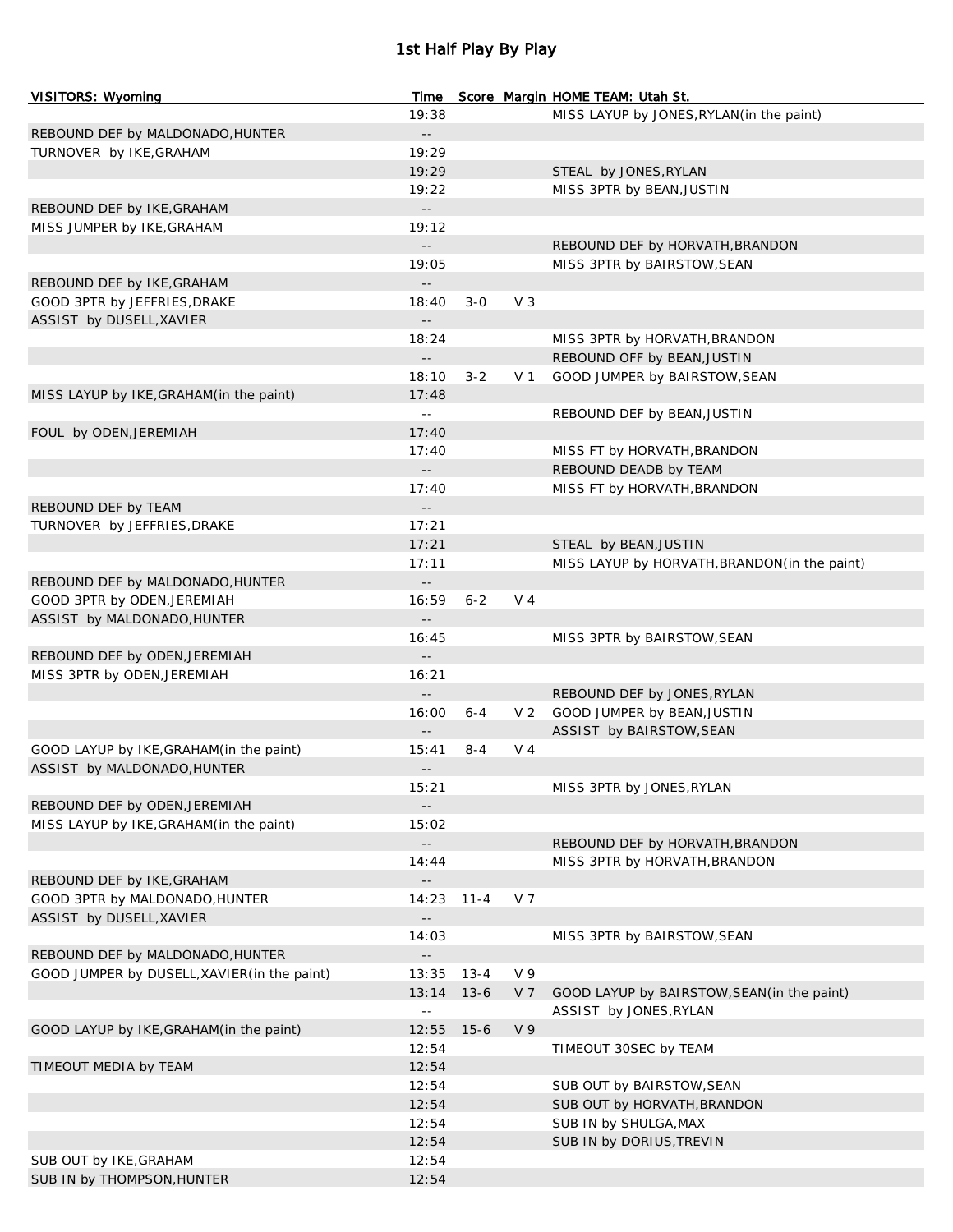|                                             |                            | $12:43$ 15-8 |                | V 7 GOOD JUMPER by BEAN, JUSTIN               |
|---------------------------------------------|----------------------------|--------------|----------------|-----------------------------------------------|
|                                             | $\sim$ $-$                 |              |                | ASSIST by DORIUS, TREVIN                      |
| MISS 3PTR by JEFFRIES, DRAKE                | 12:11                      |              |                |                                               |
|                                             | $\sim$ $-$                 |              |                | REBOUND DEF by DORIUS, TREVIN                 |
|                                             | 11:35                      |              |                | MISS 3PTR by ASHWORTH, STEVEN                 |
| REBOUND DEF by THOMPSON, HUNTER             | $\Box$                     |              |                |                                               |
| MISS 3PTR by DUSELL, XAVIER                 | 11:19                      |              |                |                                               |
|                                             | $\perp$ $\perp$            |              |                | REBOUND DEF by DORIUS, TREVIN                 |
|                                             | 10:56                      |              |                | MISS JUMPER by BEAN, JUSTIN (in the paint)    |
| REBOUND DEF by MALDONADO, HUNTER            | $\perp$ $\perp$            |              |                |                                               |
| GOOD LAYUP by ODEN, JEREMIAH (in the paint) | 10:42                      | $17 - 8$     | V <sub>9</sub> |                                               |
| ASSIST by MALDONADO, HUNTER                 | $\sim$ $-$                 |              |                |                                               |
|                                             | 10:42                      |              |                | FOUL by ASHWORTH, STEVEN                      |
| TIMEOUT MEDIA by TEAM                       | 10:42                      |              |                |                                               |
|                                             | 10:42                      |              |                | SUB OUT by JONES, RYLAN                       |
|                                             | 10:42                      |              |                | SUB IN by HORVATH, BRANDON                    |
| SUB OUT by MALDONADO, HUNTER                | 10:42                      |              |                |                                               |
| SUB IN by DUT, DENG                         | 10:42                      |              |                |                                               |
| GOOD FT by ODEN, JEREMIAH                   | 10:42                      | $18 - 8$     | V 10           |                                               |
| SUB OUT by ODEN, JEREMIAH                   | 10:42                      |              |                |                                               |
| SUB IN by WENZEL, BRENDAN                   | 10:42                      |              |                |                                               |
|                                             | 10:21                      |              |                | MISS LAYUP by HORVATH, BRANDON (in the paint) |
|                                             | $\overline{\phantom{a}}$ . |              |                | REBOUND OFF by DORIUS, TREVIN                 |
|                                             |                            | 10:17 18-10  | V 8            | GOOD LAYUP by DORIUS, TREVIN(in the paint)    |
| TURNOVER by DUSELL, XAVIER                  | 09:59                      |              |                |                                               |
|                                             | 09:59                      |              |                | STEAL by SHULGA, MAX                          |
|                                             | 09:57                      |              |                | MISS DUNK by BEAN, JUSTIN (in the paint)      |
| BLOCK by JEFFRIES, DRAKE                    | 09:57                      |              |                |                                               |
|                                             | $\overline{\phantom{a}}$ . |              |                | REBOUND OFF by TEAM                           |
|                                             | 09:57                      |              |                | TURNOVER by HORVATH, BRANDON                  |
|                                             | 09:57                      |              |                |                                               |
| STEAL by DUT, DENG                          |                            |              |                |                                               |
| SUB OUT by JEFFRIES, DRAKE                  | 09:42                      |              |                |                                               |
| SUB OUT by THOMPSON, HUNTER                 | 09:42                      |              |                |                                               |
| SUB IN by MALDONADO, HUNTER                 | 09:42                      |              |                |                                               |
| SUB IN by IKE, GRAHAM                       | 09:42                      |              |                |                                               |
| SUB OUT by DUSELL, XAVIER                   | 09:42                      |              |                |                                               |
| SUB IN by THOMPSON, HUNTER                  | 09:42                      |              |                |                                               |
| MISS JUMPER by IKE, GRAHAM                  | 09:35                      |              |                |                                               |
|                                             | $\overline{\phantom{a}}$ . |              |                | REBOUND DEF by TEAM                           |
|                                             |                            | 09:17 18-12  | $V_6$          | GOOD JUMPER by SHULGA, MAX (in the paint)     |
| MISS JUMPER by IKE, GRAHAM (in the paint)   | 08:56                      |              |                |                                               |
|                                             | $\omega$ $\omega$          |              |                | REBOUND DEF by BEAN, JUSTIN                   |
|                                             | 08:43                      |              |                | MISS 3PTR by HORVATH, BRANDON                 |
| REBOUND DEF by MALDONADO, HUNTER            | $\omega$ $\omega$          |              |                |                                               |
|                                             | 08:22                      |              |                | SUB OUT by ASHWORTH, STEVEN                   |
|                                             | 08:22                      |              |                | SUB IN by JONES, RYLAN                        |
| SUB OUT by DUT, DENG                        | 08:22                      |              |                |                                               |
| SUB IN by DUSELL, XAVIER                    | 08:22                      |              |                |                                               |
| MISS JUMPER by MALDONADO, HUNTER            | 08:08                      |              |                |                                               |
|                                             | $\perp$ $\perp$            |              |                | REBOUND DEF by BEAN, JUSTIN                   |
|                                             |                            | 08:00 18-15  | $V_3$          | GOOD 3PTR by JONES, RYLAN                     |
|                                             | $\sim$ $-$                 |              |                | ASSIST by BEAN, JUSTIN                        |
|                                             | 07:46                      |              |                | FOUL by SHULGA, MAX                           |
| TIMEOUT MEDIA by TEAM                       | 07:46                      |              |                |                                               |
| SUB OUT by THOMPSON, HUNTER                 | 07:46                      |              |                |                                               |
| SUB IN by ODEN, JEREMIAH                    | 07:46                      |              |                |                                               |
| TURNOVER by ODEN, JEREMIAH                  | 07:39                      |              |                |                                               |
|                                             | 07:39                      |              |                | STEAL by SHULGA, MAX                          |
|                                             |                            | 07:25 18-18  |                | GOOD 3PTR by BEAN, JUSTIN                     |
|                                             | $\sim$ $-$                 |              |                | ASSIST by SHULGA, MAX                         |
| GOOD LAYUP by IKE, GRAHAM (in the paint)    |                            | 07:05 20-18  | V <sub>2</sub> |                                               |
| ASSIST by DUSELL, XAVIER                    | $\sim$ $-$                 |              |                |                                               |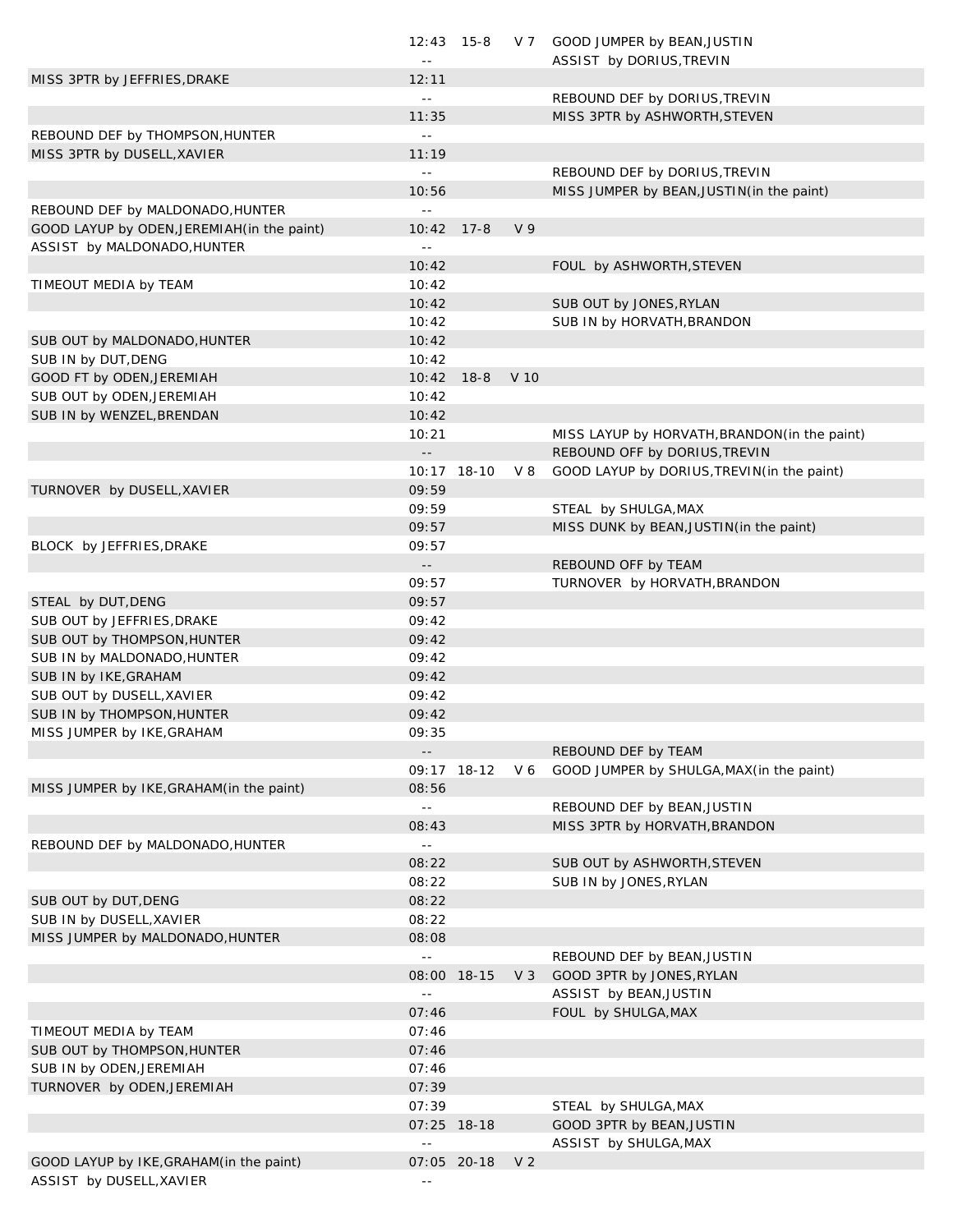| FOUL by WENZEL, BRENDAN                        | 06:44                                         |                |                |                                                       |
|------------------------------------------------|-----------------------------------------------|----------------|----------------|-------------------------------------------------------|
|                                                |                                               |                |                | 06:44 20-19 V 1 GOOD FT by SHULGA, MAX                |
|                                                |                                               | 06:44 20-20    |                | GOOD FT by SHULGA, MAX                                |
| MISS 3PTR by WENZEL, BRENDAN                   | 06:31                                         |                |                |                                                       |
| REBOUND OFF by IKE, GRAHAM                     | $\sim$ $\sim$                                 |                |                |                                                       |
|                                                | 06:28                                         |                |                | FOUL by DORIUS, TREVIN                                |
| GOOD FT by IKE, GRAHAM                         |                                               | 06:28 21-20    | V <sub>1</sub> |                                                       |
|                                                | 06:28                                         |                |                | SUB OUT by DORIUS, TREVIN                             |
|                                                | 06:28                                         |                |                | SUB IN by ZAPALA, SZYMON                              |
| SUB OUT by WENZEL, BRENDAN                     | 06:28                                         |                |                |                                                       |
| SUB IN by JEFFRIES, DRAKE                      | 06:28                                         |                |                |                                                       |
| GOOD FT by IKE, GRAHAM                         |                                               | 06:28 22-20    | V <sub>2</sub> |                                                       |
|                                                | 06:05                                         |                |                | MISS JUMPER by SHULGA, MAX                            |
| REBOUND DEF by IKE, GRAHAM                     | $\sim$ $-$                                    |                |                |                                                       |
|                                                | 06:05                                         |                |                | FOUL by ZAPALA, SZYMON                                |
| MISS 3PTR by MALDONADO, HUNTER                 | 05:50                                         |                |                |                                                       |
|                                                | $\overline{\phantom{a}}$ .                    |                |                | REBOUND DEF by TEAM                                   |
|                                                | 05:46                                         |                |                | SUB OUT by HORVATH, BRANDON                           |
|                                                | 05:46                                         |                |                | SUB IN by BAIRSTOW, SEAN                              |
|                                                | 05:36                                         |                |                | MISS 3PTR by JONES, RYLAN                             |
| REBOUND DEF by IKE, GRAHAM                     | $\mathord{\hspace{1pt}\text{--}\hspace{1pt}}$ |                |                |                                                       |
| TURNOVER by IKE, GRAHAM                        | 05:18                                         |                |                |                                                       |
|                                                | 05:18                                         |                |                | STEAL by JONES, RYLAN                                 |
|                                                |                                               | 05:14 22-22    |                | GOOD LAYUP by SHULGA, MAX (fastbreak) (in the paint)  |
|                                                | $ -$                                          |                |                | ASSIST by JONES, RYLAN                                |
| GOOD LAYUP by IKE, GRAHAM (in the paint)       |                                               | 04:53 24-22    | V 2            |                                                       |
|                                                | 04:42                                         |                |                | FOUL by BAIRSTOW, SEAN                                |
|                                                | 04:42                                         |                |                | TURNOVER by BAIRSTOW, SEAN                            |
|                                                | 04:42                                         |                |                | SUB OUT by ZAPALA, SZYMON                             |
|                                                | 04:42                                         |                |                | SUB IN by DORIUS, TREVIN                              |
| GOOD JUMPER by IKE, GRAHAM (in the paint)      |                                               | 04:15 26-22 V4 |                |                                                       |
| FOUL TECH by IKE, GRAHAM                       | 04:14                                         |                |                |                                                       |
|                                                | 04:14                                         |                |                | MISS FT by BEAN, JUSTIN                               |
|                                                | $\sim$ $-$                                    |                |                | REBOUND DEADB by TEAM                                 |
|                                                |                                               | 04:14 26-23    |                | V 3 GOOD FT by BEAN, JUSTIN                           |
|                                                | 03:54                                         |                |                | TURNOVER by BEAN, JUSTIN                              |
| TIMEOUT MEDIA by TEAM                          | 03:54                                         |                |                |                                                       |
| MISS LAYUP by ODEN, JEREMIAH (in the paint)    | 03:30                                         |                |                |                                                       |
|                                                | 03:30                                         |                |                | BLOCK by DORIUS, TREVIN                               |
| REBOUND OFF by TEAM                            | $\sim$ $\sim$                                 |                |                |                                                       |
| FOUL by DUSELL, XAVIER                         | 03:27                                         |                |                |                                                       |
| TURNOVER by DUSELL, XAVIER                     | 03:27                                         |                |                |                                                       |
|                                                | 03:27                                         |                |                | SUB OUT by DORIUS, TREVIN                             |
|                                                | 03:27                                         |                |                | SUB IN by HORVATH, BRANDON                            |
|                                                | 03:11                                         |                |                | MISS LAYUP by SHULGA, MAX (in the paint)              |
| REBOUND DEF by MALDONADO, HUNTER               | $\sim$ $\sim$                                 |                |                |                                                       |
| GOOD LAYUP by MALDONADO, HUNTER (in the paint) |                                               | 02:55 28-23    | V <sub>5</sub> |                                                       |
|                                                | 02:34                                         |                |                | MISS 3PTR by BEAN, JUSTIN                             |
| BLOCK by ODEN, JEREMIAH                        | 02:34                                         |                |                |                                                       |
|                                                | $\sim$ $\sim$                                 |                |                | REBOUND OFF by BEAN, JUSTIN                           |
|                                                | 02:29                                         |                |                | FOUL by HORVATH, BRANDON                              |
|                                                | 02:29                                         |                |                | TURNOVER by HORVATH, BRANDON                          |
|                                                | 02:29                                         |                |                | SUB OUT by HORVATH, BRANDON                           |
|                                                | 02:29                                         |                |                | SUB OUT by SHULGA, MAX                                |
|                                                | 02:29                                         |                |                | SUB IN by ASHWORTH, STEVEN                            |
|                                                | 02:29                                         |                |                | SUB IN by DORIUS, TREVIN                              |
| SUB OUT by DUSELL, XAVIER                      | 02:29                                         |                |                |                                                       |
| SUB IN by WENZEL, BRENDAN                      | 02:29                                         |                |                |                                                       |
| MISS JUMPER by IKE, GRAHAM                     | 02:19                                         |                |                |                                                       |
|                                                | 02:19                                         |                |                | BLOCK by DORIUS, TREVIN                               |
|                                                | $\overline{\phantom{a}}$ .                    |                |                | REBOUND DEF by DORIUS, TREVIN                         |
|                                                |                                               | 02:12 28-25    | $V_3$          | GOOD LAYUP by BEAN, JUSTIN (fastbreak) (in the paint) |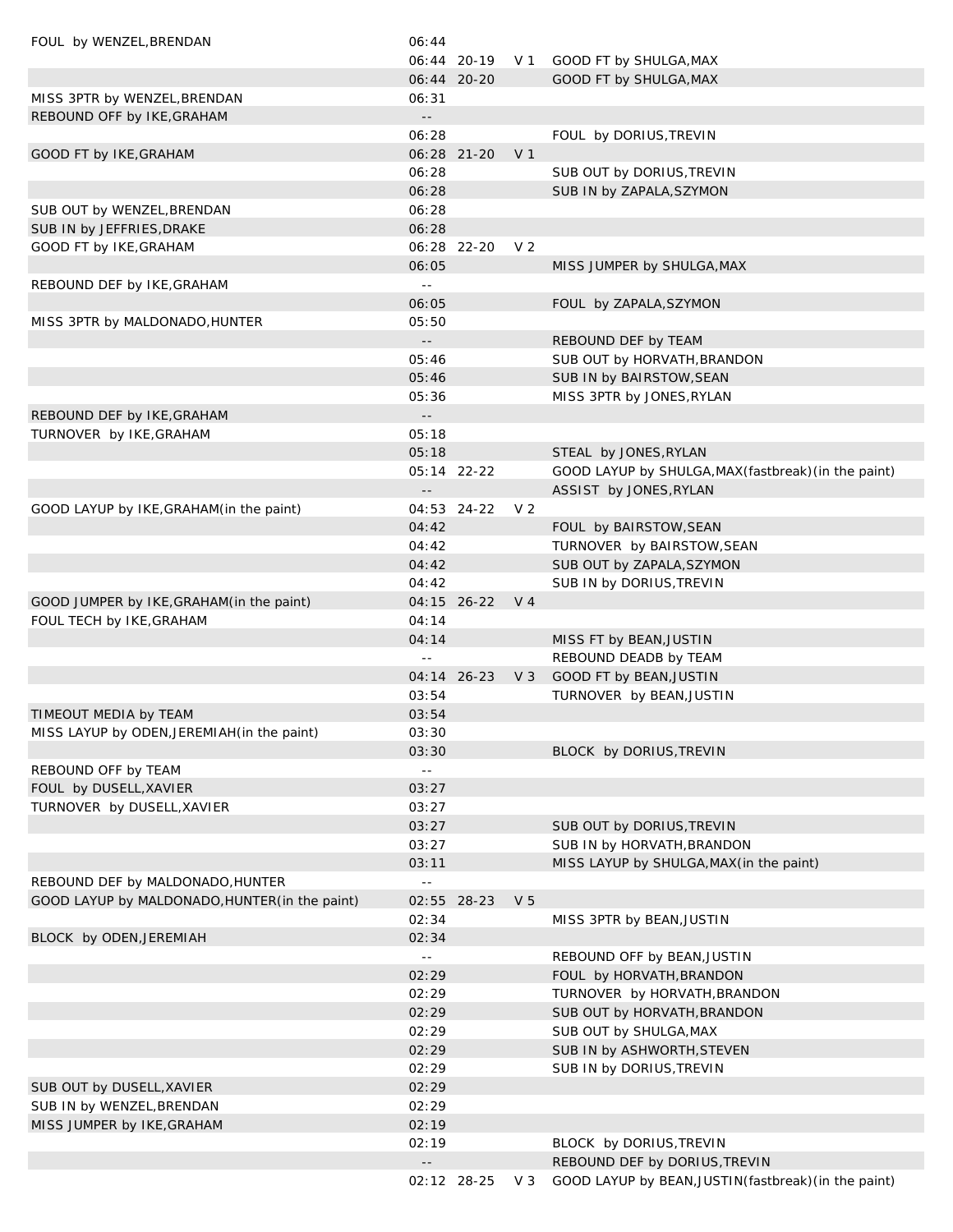|                                | $\equiv$ $\equiv$ |             |                | ASSIST by BAIRSTOW, SEAN      |
|--------------------------------|-------------------|-------------|----------------|-------------------------------|
| TIMEOUT 30SEC by TEAM          | 02:04             |             |                |                               |
| TURNOVER by MALDONADO, HUNTER  | 01:53             |             |                |                               |
|                                | 01:53             |             |                | STEAL by ASHWORTH, STEVEN     |
|                                | 01:53             |             |                | SUB OUT by DORIUS, TREVIN     |
|                                | 01:53             |             |                | SUB IN by HORVATH, BRANDON    |
| FOUL by IKE, GRAHAM            | 01:36             |             |                |                               |
| SUB OUT by IKE, GRAHAM         | 01:36             |             |                |                               |
| SUB IN by THOMPSON, HUNTER     | 01:36             |             |                |                               |
| FOUL by THOMPSON, HUNTER       | 01:33             |             |                |                               |
|                                |                   | 01:31 28-28 |                | GOOD 3PTR by BEAN, JUSTIN     |
|                                | $\sim$ $\sim$     |             |                | ASSIST by HORVATH, BRANDON    |
|                                | 01:07             |             |                | FOUL by HORVATH, BRANDON      |
| GOOD FT by ODEN, JEREMIAH      |                   | 01:07 29-28 | V <sub>1</sub> |                               |
| MISS FT by ODEN, JEREMIAH      | 01:07             |             |                |                               |
|                                | $\omega$ $\omega$ |             |                | REBOUND DEF by BAIRSTOW, SEAN |
| FOUL by MALDONADO, HUNTER      | 01:02             |             |                |                               |
|                                | 01:02             |             |                | MISS FT by BAIRSTOW, SEAN     |
|                                | $ -$              |             |                | REBOUND OFF by BEAN, JUSTIN   |
|                                |                   | 01:01 29-31 | H 2            | GOOD 3PTR by JONES, RYLAN     |
|                                | 00:54             |             |                | FOUL by BAIRSTOW, SEAN        |
|                                | 00:51             |             |                | SUB OUT by BAIRSTOW, SEAN     |
|                                | 00:51             |             |                | SUB IN by SHULGA, MAX         |
| MISS FT by MALDONADO, HUNTER   | 00:51             |             |                |                               |
|                                | $\sim$ $-$        |             |                | REBOUND DEF by BEAN, JUSTIN   |
|                                | 00:37             |             |                | TURNOVER by JONES, RYLAN      |
| STEAL by MALDONADO, HUNTER     | 00:37             |             |                |                               |
|                                | 00:27             |             |                | FOUL by JONES, RYLAN          |
| GOOD FT by MALDONADO, HUNTER   |                   | 00:27 30-31 | H <sub>1</sub> |                               |
| GOOD FT by MALDONADO, HUNTER   |                   | 00:27 31-31 |                |                               |
|                                | 00:06             |             |                | MISS 3PTR by BEAN, JUSTIN     |
| REBOUND DEF by WENZEL, BRENDAN | --                |             |                |                               |

# 2nd Half Play By Play

| VISITORS: Wyoming                        | Time       |                 |                | Score Margin HOME TEAM: Utah St.            |
|------------------------------------------|------------|-----------------|----------------|---------------------------------------------|
|                                          | 20:00      |                 |                | SUB OUT by SHULGA, MAX                      |
|                                          | 20:00      |                 |                | SUB IN by BAIRSTOW, SEAN                    |
| SUB OUT by WENZEL, BRENDAN               | 20:00      |                 |                |                                             |
| SUB OUT by THOMPSON, HUNTER              | 20:00      |                 |                |                                             |
| SUB IN by IKE, GRAHAM                    | 20:00      |                 |                |                                             |
| SUB IN by DUSELL, XAVIER                 | 20:00      |                 |                |                                             |
| GOOD 3PTR by JEFFRIES, DRAKE             |            | 19:43 34-31     | V <sub>3</sub> |                                             |
| ASSIST by MALDONADO, HUNTER              | $ -$       |                 |                |                                             |
|                                          | 19:17      |                 |                | TURNOVER by BEAN, JUSTIN                    |
| STEAL by IKE, GRAHAM                     | 19:17      |                 |                |                                             |
| MISS 3PTR by JEFFRIES, DRAKE             | 19:03      |                 |                |                                             |
|                                          | $- -$      |                 |                | REBOUND DEF by HORVATH, BRANDON             |
|                                          |            | 18:49 34-33     | V <sub>1</sub> | GOOD LAYUP by BAIRSTOW, SEAN (in the paint) |
| GOOD LAYUP by IKE, GRAHAM (in the paint) |            | 18:21 36-33     | V3             |                                             |
| FOUL by MALDONADO, HUNTER                | 17:50      |                 |                |                                             |
|                                          |            | 17:50 36-34     |                | V 2 GOOD FT by BAIRSTOW, SEAN               |
|                                          |            | 17:50 36-35     | V <sub>1</sub> | GOOD FT by BAIRSTOW, SEAN                   |
|                                          | 17:31      |                 |                | FOUL by BEAN, JUSTIN                        |
| MISS FT by IKE, GRAHAM                   | 17:31      |                 |                |                                             |
| REBOUND DEADB by TEAM                    | $\sim$ $-$ |                 |                |                                             |
|                                          | 17:31      |                 |                | SUB OUT by HORVATH, BRANDON                 |
|                                          | 17:31      |                 |                | SUB IN by DORIUS, TREVIN                    |
| GOOD FT by IKE, GRAHAM                   |            | $17:31$ $37-35$ | V <sub>2</sub> |                                             |
|                                          |            | $17:18$ 37-37   |                | GOOD JUMPER by JONES, RYLAN                 |
| GOOD JUMPER by IKE, GRAHAM               |            | 17:00 39-37     | V <sub>2</sub> |                                             |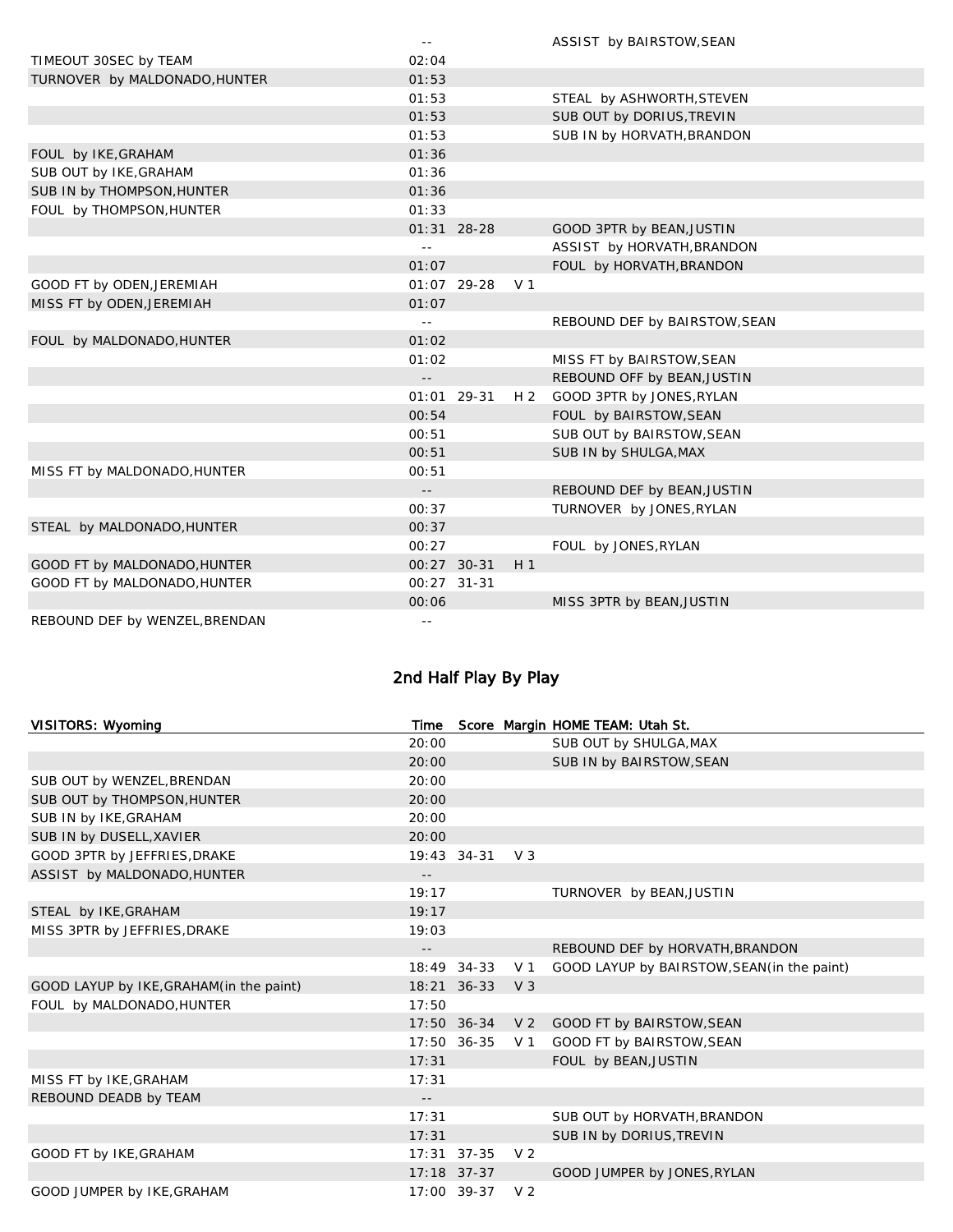| ASSIST by ODEN, JEREMIAH                       | $\sim$ $-$                 |                 |                |                                              |
|------------------------------------------------|----------------------------|-----------------|----------------|----------------------------------------------|
|                                                | 17:00                      |                 |                | FOUL by DORIUS, TREVIN                       |
| SUB OUT by MALDONADO, HUNTER                   | 17:00                      |                 |                |                                              |
| SUB IN by DUT, DENG                            | 17:00                      |                 |                |                                              |
| GOOD FT by IKE, GRAHAM                         |                            | 17:00 40-37     | $V_3$          |                                              |
|                                                | 17:00                      |                 |                | SUB OUT by DORIUS, TREVIN                    |
|                                                | 17:00                      |                 |                | SUB IN by HORVATH, BRANDON                   |
|                                                | 16:45                      |                 |                | MISS 3PTR by JONES, RYLAN                    |
|                                                | $\sim$ $\sim$              |                 |                | REBOUND OFF by BEAN, JUSTIN                  |
|                                                | 16:39                      |                 |                | MISS LAYUP by BEAN, JUSTIN(in the paint)     |
| REBOUND DEF by ODEN, JEREMIAH                  |                            |                 |                |                                              |
| GOOD 3PTR by JEFFRIES, DRAKE                   |                            | 16:10 43-37     | V 6            |                                              |
|                                                |                            | 15:59 43-40     | $V_3$          | GOOD 3PTR by JONES, RYLAN                    |
|                                                | $\sim$ $-$                 |                 |                | ASSIST by ASHWORTH, STEVEN                   |
| MISS 3PTR by DUT, DENG                         | 15:33                      |                 |                |                                              |
|                                                | $\sim$ $-$                 |                 |                | REBOUND DEF by BEAN, JUSTIN                  |
|                                                | 15:19                      |                 |                | MISS 3PTR by HORVATH, BRANDON                |
| REBOUND DEADB by TEAM                          | $\sim$ $\sim$              |                 |                |                                              |
| TIMEOUT MEDIA by TEAM                          | 15:17                      |                 |                |                                              |
| SUB OUT by DUT, DENG                           | 15:17                      |                 |                |                                              |
| SUB OUT by DUSELL, XAVIER                      | 15:17                      |                 |                |                                              |
| SUB IN by WENZEL, BRENDAN                      | 15:17                      |                 |                |                                              |
| SUB IN by MALDONADO, HUNTER                    | 15:17                      |                 |                |                                              |
|                                                | 14:57                      |                 |                |                                              |
| TURNOVER by IKE, GRAHAM                        | 14:49                      |                 |                |                                              |
| FOUL by ODEN, JEREMIAH                         |                            |                 |                |                                              |
|                                                |                            | 14:44 43-42     | V 1            | GOOD JUMPER by BAIRSTOW, SEAN (in the paint) |
|                                                | $\overline{\phantom{a}}$ . |                 |                | ASSIST by BEAN, JUSTIN                       |
|                                                | 14:26                      |                 |                | FOUL by HORVATH, BRANDON                     |
|                                                | 14:26                      |                 |                | SUB OUT by HORVATH, BRANDON                  |
|                                                | 14:26                      |                 |                | SUB IN by DORIUS, TREVIN                     |
| GOOD 3PTR by JEFFRIES, DRAKE                   |                            | 14:25 46-42 V 4 |                |                                              |
| ASSIST by MALDONADO, HUNTER                    | $\sim$ $-$                 |                 |                |                                              |
|                                                | 14:14                      |                 |                | MISS 3PTR by BAIRSTOW, SEAN                  |
|                                                | $\sim$ $-$                 |                 |                | REBOUND OFF by DORIUS, TREVIN                |
|                                                |                            | 14:01 46-44     | V <sub>2</sub> | GOOD LAYUP by BAIRSTOW, SEAN (in the paint)  |
| FOUL by WENZEL, BRENDAN                        | 14:01                      |                 |                |                                              |
|                                                |                            | 14:01 46-45     | V 1            | GOOD FT by BAIRSTOW, SEAN                    |
| GOOD LAYUP by MALDONADO, HUNTER (in the paint) |                            | 13:45 48-45     | $V_3$          |                                              |
|                                                |                            | 13:39 48-48     |                | GOOD 3PTR by JONES, RYLAN (fastbreak)        |
| MISS LAYUP by MALDONADO, HUNTER (in the paint) | 13:22                      |                 |                |                                              |
|                                                | $- -$                      |                 |                | REBOUND DEF by TEAM                          |
|                                                | 13:21                      |                 |                | SUB OUT by BAIRSTOW, SEAN                    |
|                                                | 13:21                      |                 |                | SUB OUT by DORIUS, TREVIN                    |
|                                                | 13:21                      |                 |                | SUB IN by HORVATH, BRANDON                   |
|                                                | 13:21                      |                 |                | SUB IN by SHULGA, MAX                        |
| SUB OUT by WENZEL, BRENDAN                     | 13:21                      |                 |                |                                              |
| SUB IN by DUSELL, XAVIER                       | 13:21                      |                 |                |                                              |
|                                                |                            | 12:59 48-50     | H 2            | GOOD JUMPER by SHULGA, MAX (in the paint)    |
|                                                | 12:33                      |                 |                | FOUL by HORVATH, BRANDON                     |
|                                                | 12:33                      |                 |                | FOUL TECH by TEAM                            |
| GOOD FT by JEFFRIES, DRAKE                     |                            | 12:33 49-50     | H <sub>1</sub> |                                              |
| GOOD FT by JEFFRIES, DRAKE                     |                            | 12:33 50-50     |                |                                              |
|                                                | 12:33                      |                 |                | SUB OUT by HORVATH, BRANDON                  |
|                                                | 12:33                      |                 |                | SUB IN by DORIUS, TREVIN                     |
| MISS FT by IKE, GRAHAM                         | 12:33                      |                 |                |                                              |
| REBOUND DEADB by TEAM                          | $\sim$ $-$                 |                 |                |                                              |
| GOOD FT by IKE, GRAHAM                         |                            | 12:33 51-50     | V <sub>1</sub> |                                              |
|                                                | 12:18                      |                 |                | MISS 3PTR by ASHWORTH, STEVEN                |
| REBOUND DEF by DUSELL, XAVIER                  |                            |                 |                |                                              |
| GOOD JUMPER by ODEN, JEREMIAH (in the paint)   |                            | 11:50 53-50     | $V_3$          |                                              |
| ASSIST by IKE, GRAHAM                          |                            |                 |                |                                              |
|                                                | 11:30                      |                 |                | MISS JUMPER by BEAN, JUSTIN                  |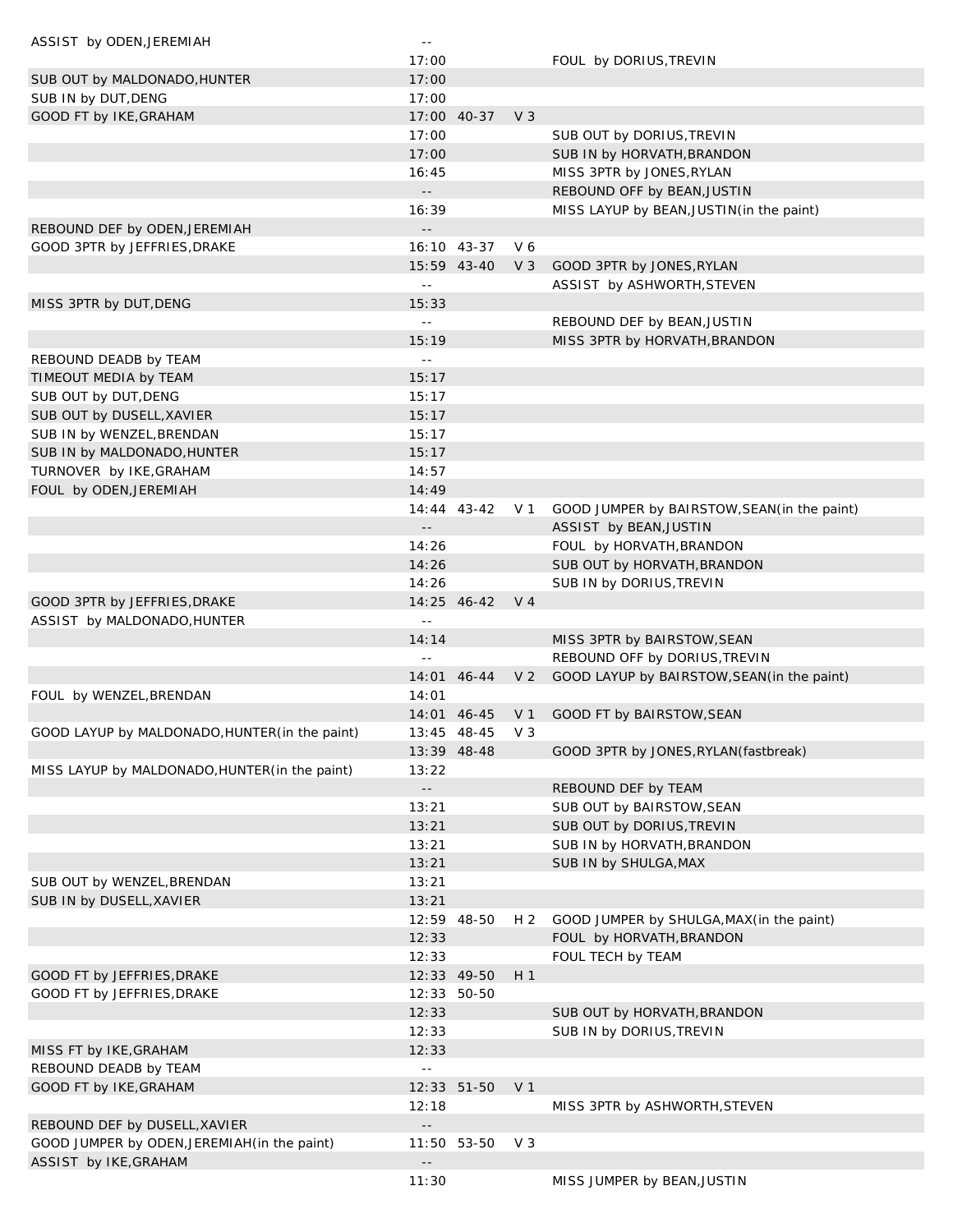| REBOUND DEF by MALDONADO, HUNTER               | $\sim$ $-$                 |             |                |                                               |
|------------------------------------------------|----------------------------|-------------|----------------|-----------------------------------------------|
| FOUL by IKE, GRAHAM                            | 11:15                      |             |                |                                               |
| TURNOVER by IKE, GRAHAM                        | 11:15                      |             |                |                                               |
| TIMEOUT MEDIA by TEAM                          | 11:15                      |             |                |                                               |
|                                                | 11:15                      |             |                | SUB OUT by DORIUS, TREVIN                     |
|                                                | 11:15                      |             |                | SUB IN by BAIRSTOW, SEAN                      |
| SUB OUT by IKE, GRAHAM                         | 11:15                      |             |                |                                               |
| SUB IN by THOMPSON, HUNTER                     | 11:15                      |             |                |                                               |
|                                                | 10:58                      |             |                | TURNOVER by SHULGA, MAX                       |
| MISS 3PTR by JEFFRIES, DRAKE                   | 10:58                      |             |                |                                               |
|                                                | $\overline{\phantom{a}}$ . |             |                | REBOUND DEF by TEAM                           |
|                                                | 10:33                      |             |                | MISS JUMPER by BAIRSTOW, SEAN (in the paint)  |
| REBOUND DEF by ODEN, JEREMIAH                  | $\overline{\phantom{a}}$ . |             |                |                                               |
| TURNOVER by ODEN, JEREMIAH                     | 10:25                      |             |                |                                               |
|                                                | 10:25                      |             |                | STEAL by JONES, RYLAN                         |
| FOUL by DUSELL, XAVIER                         | 10:08                      |             |                |                                               |
|                                                | 09:56                      |             |                | MISS JUMPER by BAIRSTOW, SEAN (in the paint)  |
| REBOUND DEF by THOMPSON, HUNTER                | $\omega$ $\omega$          |             |                |                                               |
| TURNOVER by MALDONADO, HUNTER                  | 09:37                      |             |                |                                               |
|                                                | 09:37                      |             |                | STEAL by BEAN, JUSTIN                         |
|                                                | 09:25                      |             |                | MISS 3PTR by BAIRSTOW, SEAN                   |
|                                                | $\Box$                     |             |                |                                               |
| REBOUND DEF by JEFFRIES, DRAKE                 |                            |             |                |                                               |
|                                                | 09:04                      |             |                | FOUL by BEAN, JUSTIN                          |
| GOOD FT by MALDONADO, HUNTER                   |                            | 09:04 54-50 | V <sub>4</sub> |                                               |
|                                                | 09:04                      |             |                | SUB OUT by BAIRSTOW, SEAN                     |
|                                                | 09:04                      |             |                | SUB IN by HORVATH, BRANDON                    |
| GOOD FT by MALDONADO, HUNTER                   |                            | 09:04 55-50 | V <sub>5</sub> |                                               |
| TIMEOUT 30SEC by TEAM                          | 09:04                      |             |                |                                               |
| TIMEOUT MEDIA by TEAM                          | 09:04                      |             |                |                                               |
|                                                |                            | 08:49 55-52 | V 3            | GOOD LAYUP by SHULGA, MAX (in the paint)      |
| MISS 3PTR by ODEN, JEREMIAH                    | 08:31                      |             |                |                                               |
| REBOUND OFF by THOMPSON, HUNTER                | $\sim$ $-$                 |             |                |                                               |
| MISS LAYUP by THOMPSON, HUNTER (in the paint)  | 08:24                      |             |                |                                               |
|                                                | $\omega$ $\omega$          |             |                | REBOUND DEF by BEAN, JUSTIN                   |
|                                                |                            | 08:18 55-54 | V <sub>1</sub> | GOOD LAYUP by HORVATH, BRANDON (in the paint) |
|                                                | $\Box$                     |             |                | ASSIST by BEAN, JUSTIN                        |
| FOUL by THOMPSON, HUNTER                       | 08:04                      |             |                |                                               |
| TURNOVER by THOMPSON, HUNTER                   | 08:04                      |             |                |                                               |
|                                                | 07:46                      |             |                | MISS JUMPER by ASHWORTH, STEVEN               |
| REBOUND DEF by DUSELL, XAVIER                  | $\omega$ $\omega$          |             |                |                                               |
| GOOD LAYUP by MALDONADO, HUNTER (in the paint) |                            | 07:28 57-54 | V <sub>3</sub> |                                               |
|                                                | 07:10                      |             |                | MISS LAYUP by HORVATH, BRANDON (in the paint) |
|                                                | $\overline{\phantom{a}}$ . |             |                | REBOUND OFF by BEAN, JUSTIN                   |
|                                                | 07:07                      |             |                | MISS LAYUP by BEAN, JUSTIN (in the paint)     |
| BLOCK by ODEN, JEREMIAH                        | 07:07                      |             |                |                                               |
|                                                | $\omega$ $\omega$          |             |                | REBOUND OFF by BEAN, JUSTIN                   |
|                                                | 07:00                      |             |                | MISS 3PTR by JONES, RYLAN                     |
| REBOUND DEF by JEFFRIES, DRAKE                 | $\omega$ $\omega$          |             |                |                                               |
|                                                | 06:51                      |             |                | FOUL by SHULGA, MAX                           |
| TIMEOUT MEDIA by TEAM                          | 06:51                      |             |                |                                               |
| SUB OUT by THOMPSON, HUNTER                    | 06:51                      |             |                |                                               |
| SUB OUT by ODEN, JEREMIAH                      | 06:51                      |             |                |                                               |
| SUB IN by WENZEL, BRENDAN                      | 06:51                      |             |                |                                               |
| SUB IN by IKE, GRAHAM                          | 06:51                      |             |                |                                               |
| GOOD FT by MALDONADO, HUNTER                   | 06:51                      | 58-54       | V <sub>4</sub> |                                               |
|                                                | 06:51                      | 59-54       | V <sub>5</sub> |                                               |
| GOOD FT by MALDONADO, HUNTER                   |                            |             |                |                                               |
|                                                | 06:31                      |             |                | MISS 3PTR by JONES, RYLAN                     |
| REBOUND DEF by MALDONADO, HUNTER               | $\omega$ $\omega$          |             |                |                                               |
| FOUL by IKE, GRAHAM                            | 06:29                      |             |                |                                               |
| TURNOVER by IKE, GRAHAM                        | 06:29                      |             |                |                                               |
| SUB OUT by IKE, GRAHAM                         | 06:22                      |             |                |                                               |
| SUB IN by THOMPSON, HUNTER                     | 06:22                      |             |                |                                               |